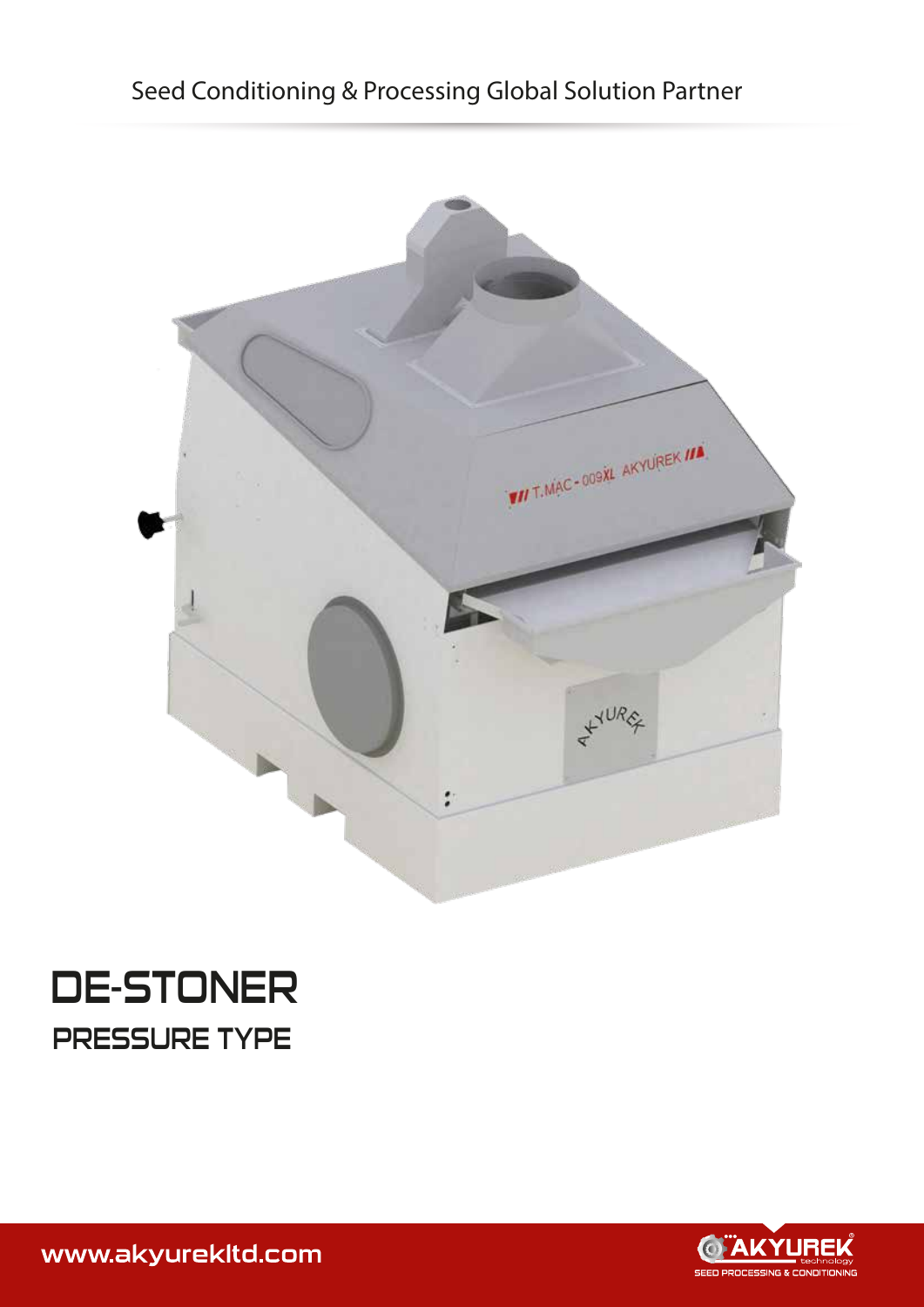### **Akyurek Technology manufactures two types of De-stoners:**

**Pressure-type** with an enclosed deck and the fan placed inside the box creating a positive air pressure up through the vibrating deck with screen.

**Vacuum-type** which is completely enclosed with a fan mounted away from the machine, creating a "suction" of air through the vibrating deck with screen.

Akyurek Technology De-stoners are known for their remarkably fast and thorough separation of heavy foreign material removal. Right now they are working throughout the world on spices, chemicals, coffee, peanuts, cereals, beans, wheat, minerals and numerous other products.

The De-stoner operates on the basic principle of flowing dry granular material over a vibrating screen covered deck that is inclined. The Akuurek Technology De-stoners have the same basic function as gravity separator with the only difference being the De-stoner has two fractions - light & heavy, and the gravity separator has multiple fractions.

#### **APPLICATION**

De-stoners are placed in many different locations in a cleaning system, both before and after cleaners and gravity separators. Destoning is not only used as a means of eliminating contaminants to improve the purity of the product, but is also essential to remove stones to eliminate excessive wear on all types of grinding mills, flaking machines, etc.

#### **Operation Mode**

 The basic principle involves flowing dry material over an inclined, vibrating, screen covered deck. The steady air flow holds the material in stratified flotation. The lighter material stays in the upper strata as it flows down the inclined vibrating deck with screens. The heavier material, such as stones, coarse sand, glass, metal, etc., travels up the inclined vibrating deck.

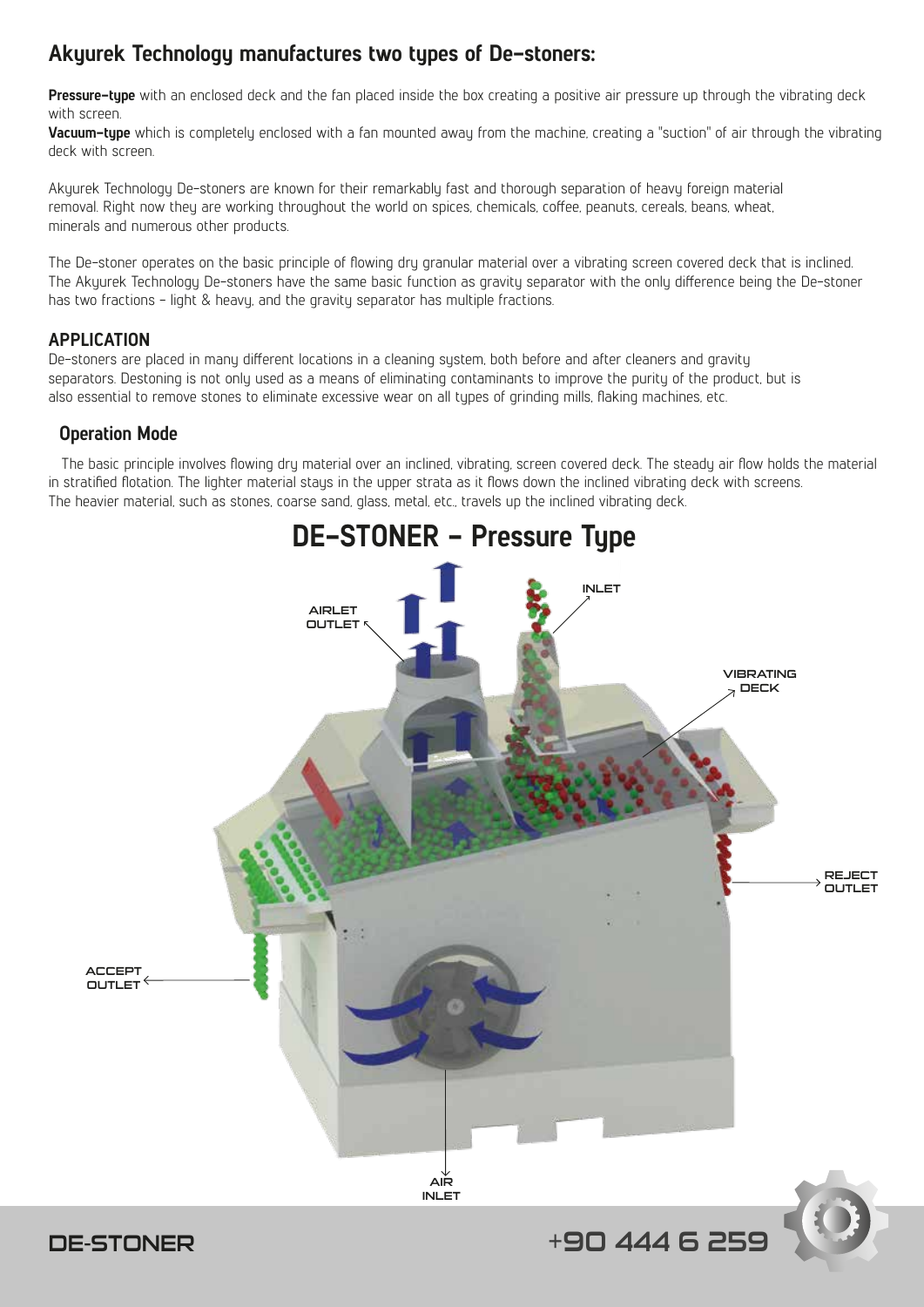## **DE-STONER- Pressure Type Machine Range**

| I ANYUREK I T MAC, 409-M C                     | I AKYUREK I TAMO AREL I      | <b>BUT WITH WAR ARRAIGN AND</b> |
|------------------------------------------------|------------------------------|---------------------------------|
| <b>Models</b><br><b>T.MAC-009 MEDIUM MODEL</b> | <b>T.MAC-009 LARGE MODEL</b> | <b>T.MAC-009 XLARGE MODEL</b>   |
| Screen<br>0.92 m <sup>2</sup><br>Area          | 1.3 m <sup>2</sup>           | 2.5 m <sup>2</sup>              |

|                                                                    | <b>ADJUSTABLE</b><br><b>PARAMETERS</b> | <b>TYPES</b>                                                                         |                                       |                                            |  |
|--------------------------------------------------------------------|----------------------------------------|--------------------------------------------------------------------------------------|---------------------------------------|--------------------------------------------|--|
| <b>MOTORS</b>                                                      |                                        | <b>Mechanic TYPE</b>                                                                 | Semi Auto TYPE                        | <b>PLC TYPE</b>                            |  |
|                                                                    |                                        | Linear Vibrotary Feeder Linear Feeding on Deck Digital Potantimater with Freg. Cont. | Digital Potantimater with Freg. Cont. | PLC T/S PANEL with Frequency Controller    |  |
| Eccentric for Deck                                                 | Deck Speed                             | Fix Speed Eccentric - On and Off*                                                    | Fix Speed Eccentric-On and Off*       | PLC T/S PANEL with Frequency Controller    |  |
| Air Pressure Fan                                                   | Air Pressure                           | Manualy Cont. Valves of Air inlet Gate*                                              | Digital Potantimater with Freg. Cont. | PLC T/S PANEL with Frequency Controller    |  |
| Aspirator-Suction                                                  | <b>Exhaust Suction</b>                 | Manualy Cont. Shutter from Aspirator<br>Manualy Cont. Shutter from Aspirator         |                                       | Manualy Controlled Shutter for Air Suction |  |
|                                                                    | Deck Rise and Low                      | Manual Controlled Jack Lift*                                                         | Manual Controlled Jack Lift*          | IMOTORISED PLC T/S PANEL                   |  |
| * Optionally: Frequency Contoller can be used.                     |                                        |                                                                                      |                                       | SETTINGS MEMORY SYSTEM for Re-Call         |  |
| Abriviations: T/S-Touch Screen<br>Freg. Cont.- Freguency Contoller |                                        |                                                                                      | I CLEVER PERIODIC DISCHARGE SYSTEM    |                                            |  |

### **CAPATICY CHART SECTION VIEW**

| <b>Product</b>     | $m^3$ / Kg | <b>MEDIUM</b><br><b>MODEL</b> | <b>LARGE</b><br><b>MODEL</b> | <b>XLARGE</b><br><b>MODEL</b> |
|--------------------|------------|-------------------------------|------------------------------|-------------------------------|
| <b>Soy Beans</b>   | 700        | $3 - 5$                       | $5 - 7$                      | $7 - 9$                       |
| <b>Chickpeas</b>   | 740        | $3 - 5$                       | $5 - 7$                      | $8 - 10$                      |
| <b>Beans</b>       | 750        | $3 - 5$                       | $5 - 7$                      | $8 - 10$                      |
| Kidney             | 760        | $3 - 5$                       | $5 - 7$                      | $8 - 10$                      |
| <b>Vetch</b>       | 700        | $3 - 5$                       | $5 - 7$                      | $8 - 10$                      |
| Lentil             | 800        | $3 - 5$                       | $5 - 7$                      | $8 - 10$                      |
| <b>Wheat</b>       | 760        | $3 - 5$                       | $5 - 7$                      | $8 - 10$                      |
| <b>Rice</b>        | 750        | $3 - 5$                       | $5 - 7$                      | $8 - 10$                      |
| <b>Sunflower</b>   | 350        | $1 - 2$                       | $2 - 3$                      | $3 - 5$                       |
| Cumin              | 300        | $1.5 - 2$                     | $2 - 3$                      | $3 - 5$                       |
| <b>Sesame</b>      | 600        | $2 - 3$                       | $3 - 4$                      | $4 - 6$                       |
| Peas               | 700        | $3 - 5$                       | $5 - 7$                      | $8 - 10$                      |
| <b>Bird Seed</b>   | 700        | $3 - 5$                       | $5 - 7$                      | $8 - 10$                      |
| <b>Cotton Seed</b> | 400        | $1.5 - 2$                     | $2 - 3$                      | $3 - 5$                       |
| <b>Linen Seed</b>  | 700        | $3 - 5$                       | $5 - 7$                      | $8 - 10$                      |

. Please note that input and output quantities that can be obtained interdependent and also depend on the input comtamination. The throughput<br>capacities shown are also dependent on the input comtamination and the required e note that input and output quantities that can be ol<br>ties shown are also dependent on the input comtamin<br>le working alone or integrated to a cleaning plant.